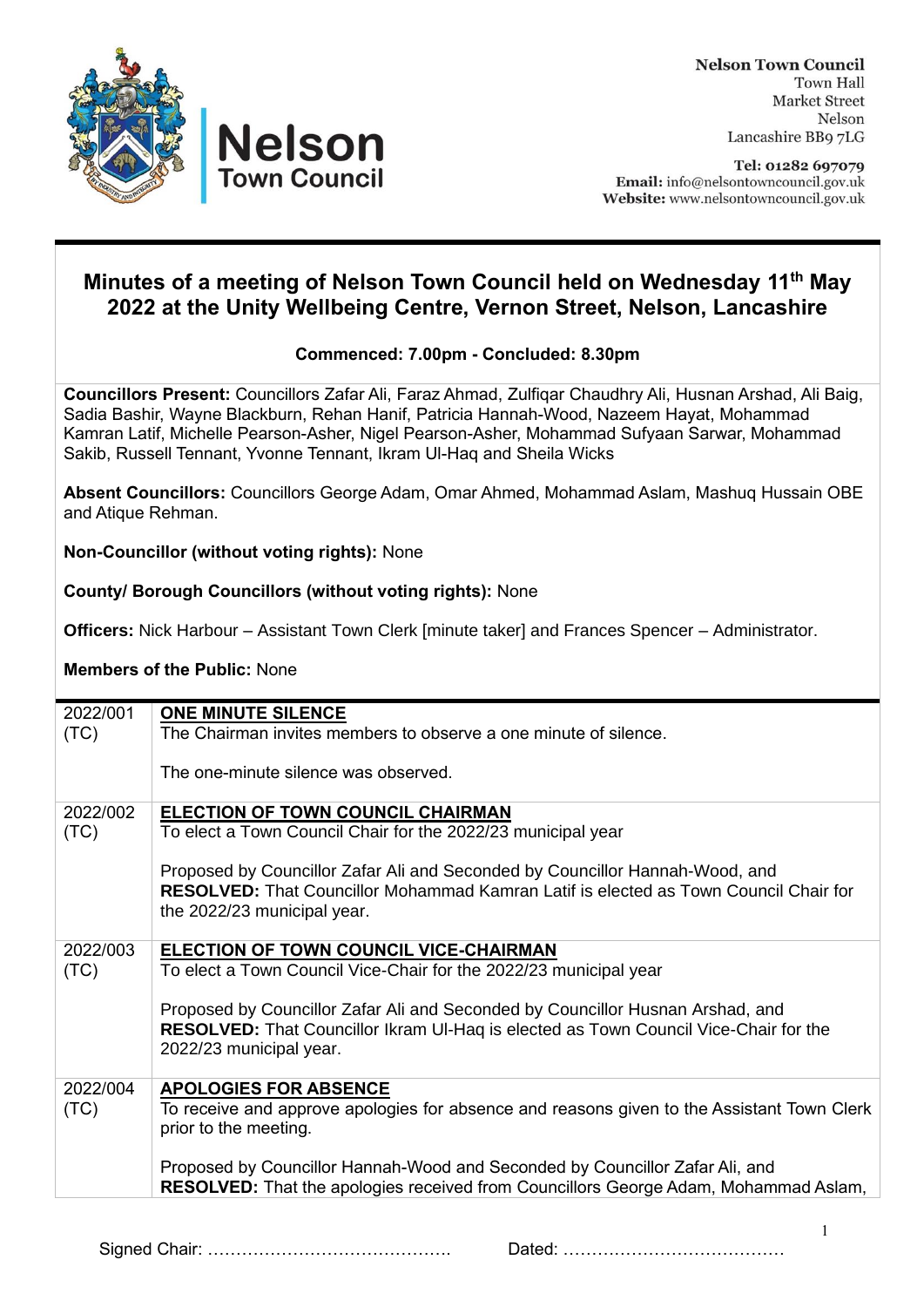|                  | Mashuq Hussain OBE and Atique Rehman are approved and accepted.                                                                                                                                                                                                                                                                                                                                                                       |
|------------------|---------------------------------------------------------------------------------------------------------------------------------------------------------------------------------------------------------------------------------------------------------------------------------------------------------------------------------------------------------------------------------------------------------------------------------------|
| 2022/005<br>(TC) | <b>DECLARATIONS OF INTERESTS</b><br>To receive disclosures of personal and prejudicial interests from members on matters to be<br>considered at the meeting. Officers are required to make a formal declaration about council<br>contracts where the employee has a financial interest.                                                                                                                                               |
|                  | None.                                                                                                                                                                                                                                                                                                                                                                                                                                 |
| 2022/006<br>(TC) | <b>ADJOURNMENT FOR PUBLIC PARTICIPATION</b><br>To adjourn the meeting for 15 minutes to allow members of the public to make representation<br>on the business of the agenda for the meeting. No resolutions can be under public<br>participation.                                                                                                                                                                                     |
|                  | None.                                                                                                                                                                                                                                                                                                                                                                                                                                 |
| 2022/007<br>(TC) | <b>MINUTES</b><br>To approve the draft minutes of the Town Council meeting held on 13 April 2022 (previously<br>circulated).                                                                                                                                                                                                                                                                                                          |
|                  | Proposed by Councillor Hannah-Wood and Seconded by, and Councillor Tennant<br>RESOLVED: That the draft minutes of the Town Council meeting held on the 13 April 2022 be<br>confirmed as a true record and be signed by the Chair.                                                                                                                                                                                                     |
| 2022/008<br>(TC) | <b>COMMITTEE MINUTES</b><br>To confirm the receipt of committee minutes previously circulated:                                                                                                                                                                                                                                                                                                                                        |
|                  | • Finance and General Purposes Committee<br>27 April 2022<br>• EO Events, Promotional and Marketing Committee<br>27 April 2022                                                                                                                                                                                                                                                                                                        |
|                  | Proposed by Councillor M. Pearson-Asher and Seconded by Councillor Blackburn, and<br>RESOLVED: That the draft minutes listed above are approved as a true and accurate record.                                                                                                                                                                                                                                                        |
| 2022/009<br>(TC) | REVIEW OF DELEGATION ARRANGEMENTS TO COMMITTEES, SUB-COMMITTEES,<br>STAFF AND OTHER LOCAL AUTHORITIES                                                                                                                                                                                                                                                                                                                                 |
|                  | To review and adopt the Scheme of Delegation that contains the delegation arrangements to<br>staff, committees and sub-committees of the Town Council in accordance with the Local<br>Government Act 1972, s101. The Scheme of Delegation contains the terms of reference for<br>each standing committee.                                                                                                                             |
|                  | Members were asked to consider the existing delegation arrangements to Committees, Sub-<br>Committees, Staff and other Local Authorities. A discussion took place around the idea to<br>slightly increase Membership levels to the Events, Promotional and Marketing Committee due<br>to the ever-increasing workload at this committee.                                                                                              |
|                  | Proposed by Councillor Ahmad and Seconded by Councillor Hannah-Wood, and<br><b>RESOLVED:</b> That the existing structures used in the year 2021-22 for the delegation<br>arrangements to committees, sub-committees, staff and other local authorities be used for the<br>upcoming year 2022-23, with one alteration to increase the membership of the Events,<br>Promotional and Marketing Committee from eight Councillors to nine. |
| 2022/010         | <b>APPOINTMENT OF COMMITTEES</b>                                                                                                                                                                                                                                                                                                                                                                                                      |
| (TC)             | To appoint members to committees in accordance with the Scheme of Delegation.                                                                                                                                                                                                                                                                                                                                                         |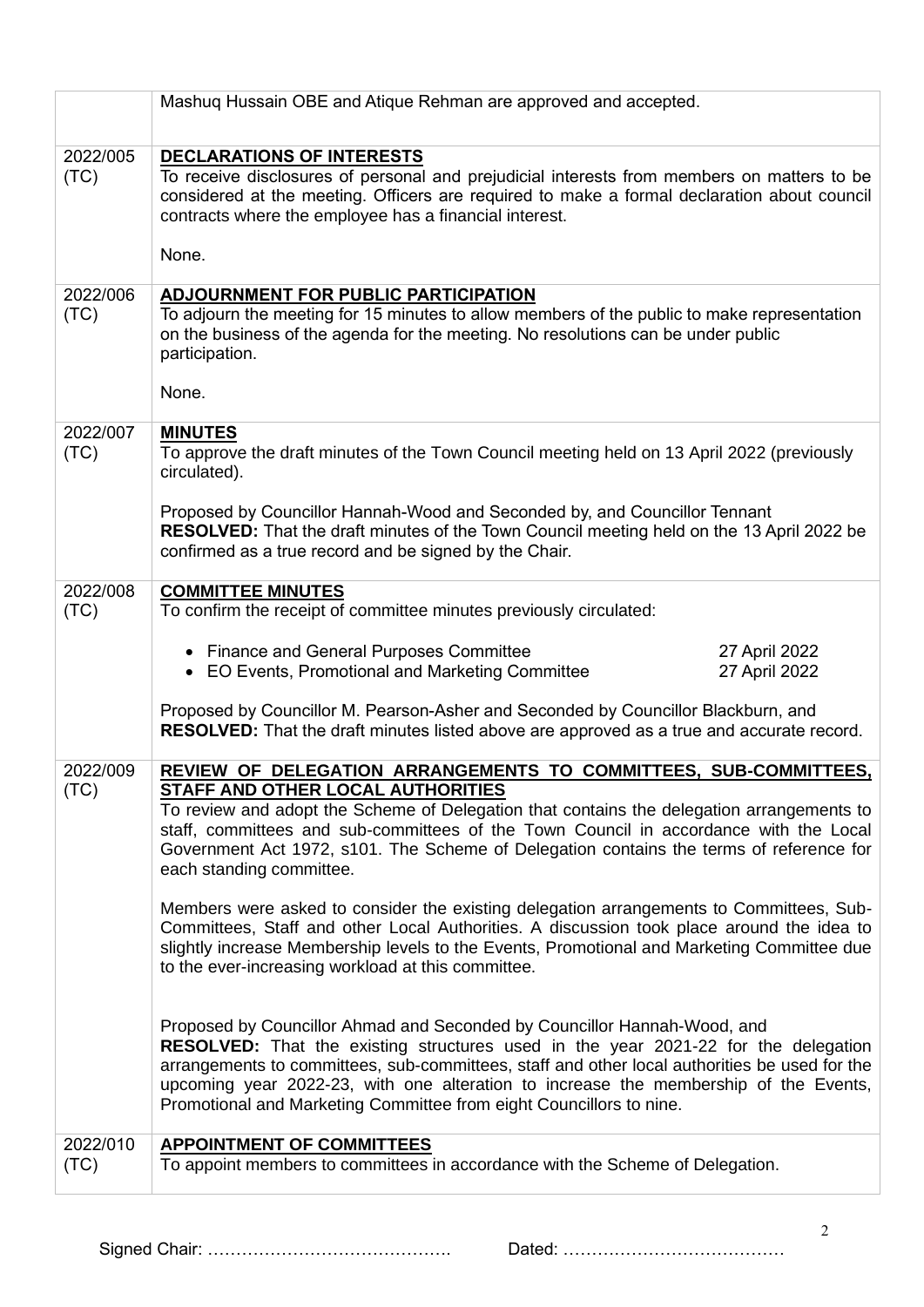• Environmental Improvement Committee 8 members and Ex-Officio • Finance and General Purposes Committee 8 members and Ex-Officio • Events, Promotional and Marketing Committee 9 members and Ex-Officio • Personnel Committee 6 members and Ex-Officio • Unity Wellbeing Management Committee 8 members and Ex-Officio Proposed by Councillor Hannah-Wood and Seconded by Councillor N. Pearson-Asher, and **RESOLVED:** That the below committee membership and representation on outside bodies for 2022-23 be approved: Environmental Improvements Events, Promotional & Marketing Membership: x8 members Membership: x9 members Baig: Ali **Baig: Ali Ahmad: Faraz** Blackburn: Wayne Ali: Zafar Hannah-Wood: Patricia **Arshad: Husnan** Pearson-Asher: Michelle Hussain: Mashuq Sarwar: Mohammed Sufyaan Pearson-Asher: Nigel Tennant: Russell **Sakib: Mohammad** Tennant: Yvonne Tennant: Russell Wicks: Sheila **Wicks: Sheila** Ul-Haq: Ikram Rehman: Atique Finance & General Purposes Personnel Committee Membership: x8 members Membership: x5 members Ali: Zafar Ali: Zafar Blackburn: Wayne Hannah-Wood: Patricia Arshad: Husnan **Hayat: Nazeem** Hanif: Rehan Latif: Mohammed Kamran Hyatt: Nazeem Tennant: Yvonne Latif: Mohammed Kamran Sakib: Mohammad Ul-Haq: Ikram Unity Well Being Management Membership: x8 members Ahmad: Faraz Ali: Zafar Hannah-Wood: Patricia Hussain: Mashuq Hayat: Nazeem Rehman: Atique Tennant: Russell Tennant: Yvonne Nelson Area committee Sakib: Mohammad Lancashire Association of Local Councils - Lancashire Branch Hayat: Nazeem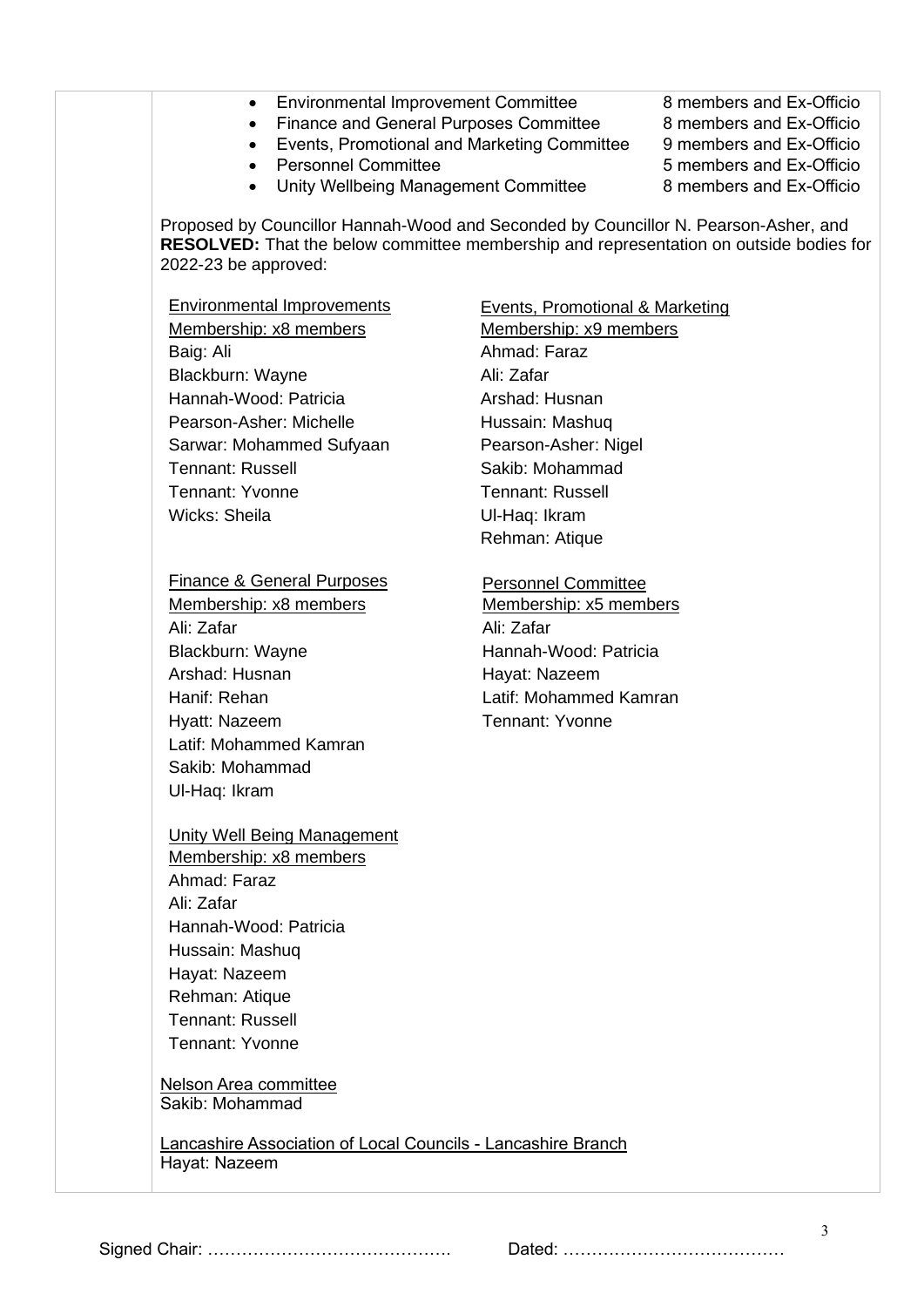|                  | <b>Pendle Fair Trade</b><br>Wicks: Sheila                                                                                                                                                                                                                                                                                                                                            |
|------------------|--------------------------------------------------------------------------------------------------------------------------------------------------------------------------------------------------------------------------------------------------------------------------------------------------------------------------------------------------------------------------------------|
|                  | Town Centre Partnership / Town Team<br>Ali: Zafar<br>Baig: Ali<br>Hannah-Wood: Patricia                                                                                                                                                                                                                                                                                              |
|                  | <b>Nelson Youth Forum</b><br>Arshad: Husnan<br>Hyatt: Nazeem                                                                                                                                                                                                                                                                                                                         |
|                  | <b>Whitfield Community Forum</b><br>Ahmad: Faraz                                                                                                                                                                                                                                                                                                                                     |
|                  | <b>Bradley Big Local Community</b><br>Ul-Haq: Ikram                                                                                                                                                                                                                                                                                                                                  |
|                  | Sports and Youth Activities Working Group<br>Ahmad: Faraz<br>Ali: Zafar<br>Bashir: Sadia<br>Blackburn: Wayne<br>Hussain: Mashuq<br>Hannah-Wood: Patricia<br>Rehman: Atique<br>Sarwar: Mohammed Sufyaan                                                                                                                                                                               |
|                  | Ul-Haq: Ikram<br>Gibb Hill Development Working Group<br>Tennant: Yvonne<br><b>Building Bridges</b><br>Ahmad: Faraz                                                                                                                                                                                                                                                                   |
| 2022/011<br>(TC) | ADOPTION OF STANDING ORDERS AND FINANCIAL REGULATIONS<br>11.1 To review and adopt the Standing Orders inclusive of the policies and procedures listed<br>in Appendix B (copies provided in the Councillor's Handbook).                                                                                                                                                               |
|                  | Proposed by Councillor N, Pearson-Asher and Seconded by Councillor Y. Tennant, and<br><b>RESOLVED:</b> That the Standing Orders inclusive of the policies and procedures listed<br>in Appendix B are adopted.                                                                                                                                                                        |
|                  | To review and adopt the Financial Regulations (based on the model produced by NALC)<br>11.2                                                                                                                                                                                                                                                                                          |
|                  | Proposed by Councillor Blackburn and Seconded by Councillor Hannah-Wood, and<br><b>RESOLVED:</b> That the Financial Regulations (based on the model produced by NALC) are<br>adopted with one amendment to item 4.7 in the Budgetary Control and Authority to Spend<br>section, to increase the Finance and General Purposes Committee to approve spends from<br>£15,000 to £20,000. |
| 2022/012<br>(TC) | <b>ASSET REGISTER REVIEW</b><br>12.1 To review the existing Asset Register Policy.                                                                                                                                                                                                                                                                                                   |
|                  | Proposed by Councillor Ali and Seconded by Councillor Ahmad, and<br>RESOLVED: That the Asset Register Policy is approved as the already existing version states.                                                                                                                                                                                                                     |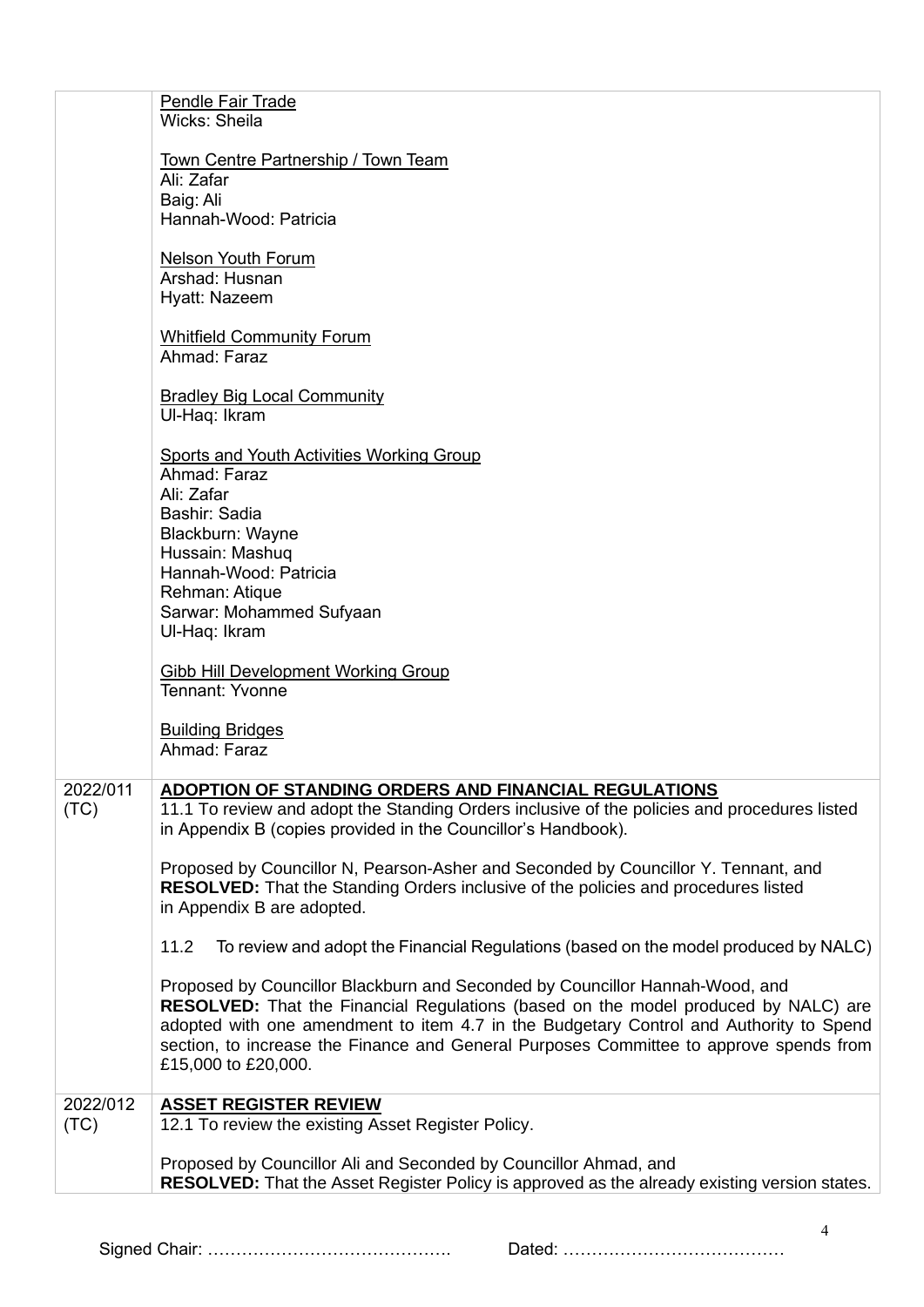|                  | 12.2 To review the updated Asset Register for the financial year 2022/23.                                                                                                                                                      |
|------------------|--------------------------------------------------------------------------------------------------------------------------------------------------------------------------------------------------------------------------------|
|                  | Proposed by Councillor Ali and Seconded by Councillor Ahmad, and<br>RESOLVED: That the Asset Register for the financial year 2022/23 is approved as presented<br>at this meeting.                                              |
| 2022/013         | <b>REPORTS FROM BOROUGH AND COUNTY COUNCILLORS</b>                                                                                                                                                                             |
| (TC)             | To receive reports from the Borough or County Councillors                                                                                                                                                                      |
|                  | <b>Borough Council</b>                                                                                                                                                                                                         |
|                  | Councillors Ali and Ahmad had recently attended the Pendle Borough Council Area<br>Committee meeting. Nothing of significance was reported at the meeting, just a couple of<br>minor planning applications in the Nelson area. |
|                  | Councillor Ahmad had also been appointed at Vice-Chairman of the Committee.                                                                                                                                                    |
|                  | Members noted the update.                                                                                                                                                                                                      |
|                  | <b>County Council</b>                                                                                                                                                                                                          |
|                  | No County Councillors were present at the meeting to provide an update.                                                                                                                                                        |
| 2022/014         | <b>CLIMATE EMERGENCY ISSUES</b>                                                                                                                                                                                                |
| (TC)             | A standing item to identify and consider council initiatives which will help deal with the climate<br>emergency through Nelson Town Council's functions, facilities and any other remit.                                       |
|                  |                                                                                                                                                                                                                                |
|                  | No issues identified.                                                                                                                                                                                                          |
|                  |                                                                                                                                                                                                                                |
| 2022/015<br>(TC) | <b>POLICE UPDATE</b><br>To receive an update from PC Lorna Bolton around the latest issues happening in and around<br>Nelson and to discuss the most recent crime figures for Nelson                                           |
|                  | No report submitted, and no police present at the meeting to give an update. There has been<br>a change of officer in post.                                                                                                    |
|                  | The Assistant Town Clerk will again contact the new police officers to request that they attend<br>future meetings and provide the monthly statistics for Nelson.                                                              |
|                  | The Assistant Town Clerk will send the new names and contact details to the town<br>Councillors.                                                                                                                               |
|                  | Members noted the update.                                                                                                                                                                                                      |
|                  | Action: The Assistant Town Clerk to circulate contact details for PC's Jemima Hill and<br>Thomas Schofield.                                                                                                                    |
| 2022/016<br>(TC) | <b>NELSON TOWN DEAL</b><br>To discuss the Nelson Town Deal and prepare for ways to which Nelson Town Council can<br>assist with the process.                                                                                   |
|                  | CIIr Zafar Ali stated there was no significant updates to raise since the update given at the last<br>full Town Council meeting, copied below.                                                                                 |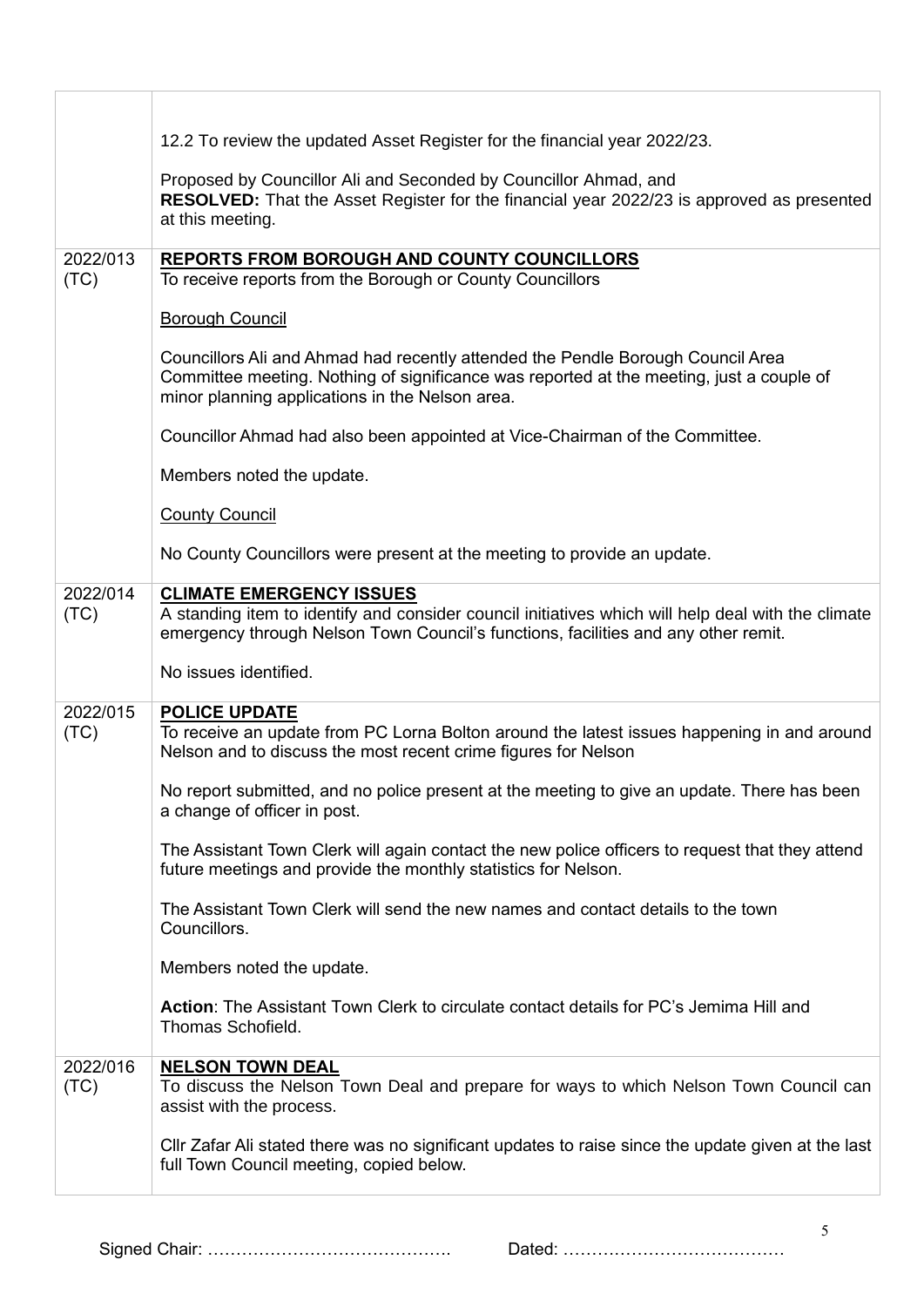|                  | Discussions are continuing at Pendle Borough Council in terms of next steps for the Town Deal.<br>Plans have been drawn up for improvements to the access of Nelson – which are estimated to<br>cost £20,000,000. The Town Deal has just over £3,000,000 allocated to this part of the project,<br>meaning there is a significant shortfall to what has been drawn up in the proposed plans.<br>Downgrading of these plans is highly likely, however Councillors at all levels are against this<br>and are hopeful that funding can be sourced from elsewhere, including Lancashire County<br>Council. |
|------------------|--------------------------------------------------------------------------------------------------------------------------------------------------------------------------------------------------------------------------------------------------------------------------------------------------------------------------------------------------------------------------------------------------------------------------------------------------------------------------------------------------------------------------------------------------------------------------------------------------------|
|                  | The first three areas for improvement could potentially be sites at Railway Street near the bus<br>station, Scotland Road near Home Bargains and Sagar Street near the Police Station - these<br>are yet to be confirmed.                                                                                                                                                                                                                                                                                                                                                                              |
|                  | The next scheduled meetings, which continue to be conducted remotely on "Teams", are at<br>10:00am on Friday 13 <sup>th</sup> May, then 10:00 am Friday 10 <sup>th</sup> June. The public are welcome to attend.                                                                                                                                                                                                                                                                                                                                                                                       |
|                  | CIIr Zafar Ali will continue to represent Nelson Town Council at these meetings.                                                                                                                                                                                                                                                                                                                                                                                                                                                                                                                       |
|                  | Members noted the update.                                                                                                                                                                                                                                                                                                                                                                                                                                                                                                                                                                              |
|                  | Action: Cllr R Tennant asked about the possibility of representatives form Pendle Borough<br>Council being invited to attend future Full Council meetings with new developments, updates,<br>and key stages.                                                                                                                                                                                                                                                                                                                                                                                           |
| 2022/017<br>(TC) | <b>BACK STREET PROJECT</b><br>To receive an update from the Vice-Chairman in relation to the Back Streets Project.                                                                                                                                                                                                                                                                                                                                                                                                                                                                                     |
|                  | The Chairman noted that no further tenders had yet been presented to the Town Council for<br>review, but that the next lot of works which will go out to advert will be at McCleod Street as<br>the back street there has been identified as dangerous.                                                                                                                                                                                                                                                                                                                                                |
|                  | Members noted the update.                                                                                                                                                                                                                                                                                                                                                                                                                                                                                                                                                                              |
|                  | Action: The Assistant Town Clerk will circulate an updated spreadsheet to Councillors.                                                                                                                                                                                                                                                                                                                                                                                                                                                                                                                 |
| 2022/018         | <b>GRANT FUNDING REQUEST - PENDLE FOOD FOR ALL</b>                                                                                                                                                                                                                                                                                                                                                                                                                                                                                                                                                     |
| (TC)             | To consider a grant request received on behalf of Pendle Food For All.                                                                                                                                                                                                                                                                                                                                                                                                                                                                                                                                 |
|                  | A Grant Funding request had recently been submitted to the Finance & General Purposes<br>committee, but the bank statements to support the application had not been received in time for<br>Members of that committee to make a decision on the application. With the funding being<br>urgent, the application was deferred and placed on this agenda instead.                                                                                                                                                                                                                                         |
|                  | The £1,000 of funding was requested to go towards supplies for the Pendle Food Club, which<br>supports an ever increasing number of families in Nelson.                                                                                                                                                                                                                                                                                                                                                                                                                                                |
|                  | Proposed by Councillor Zafar Ali and Seconded by Councillor Husnan Arshad, and<br><b>RESOLVED:</b> That the request for £1,000 to go towards the Pendle Food Club project is<br>approved.                                                                                                                                                                                                                                                                                                                                                                                                              |
| 2022/019<br>(TC) | <b>TRANSFERRED SERVICES</b><br>To receive reports and consider any actions required in relation to transferred services.                                                                                                                                                                                                                                                                                                                                                                                                                                                                               |
|                  |                                                                                                                                                                                                                                                                                                                                                                                                                                                                                                                                                                                                        |
|                  | CCTV monitoring<br>a)<br><b>MUGAs/Play Areas</b><br>b)<br><b>Parks Services</b><br>c)<br>Additional services to consider from Pendle Borough Council following a recent meeting<br>d)                                                                                                                                                                                                                                                                                                                                                                                                                  |